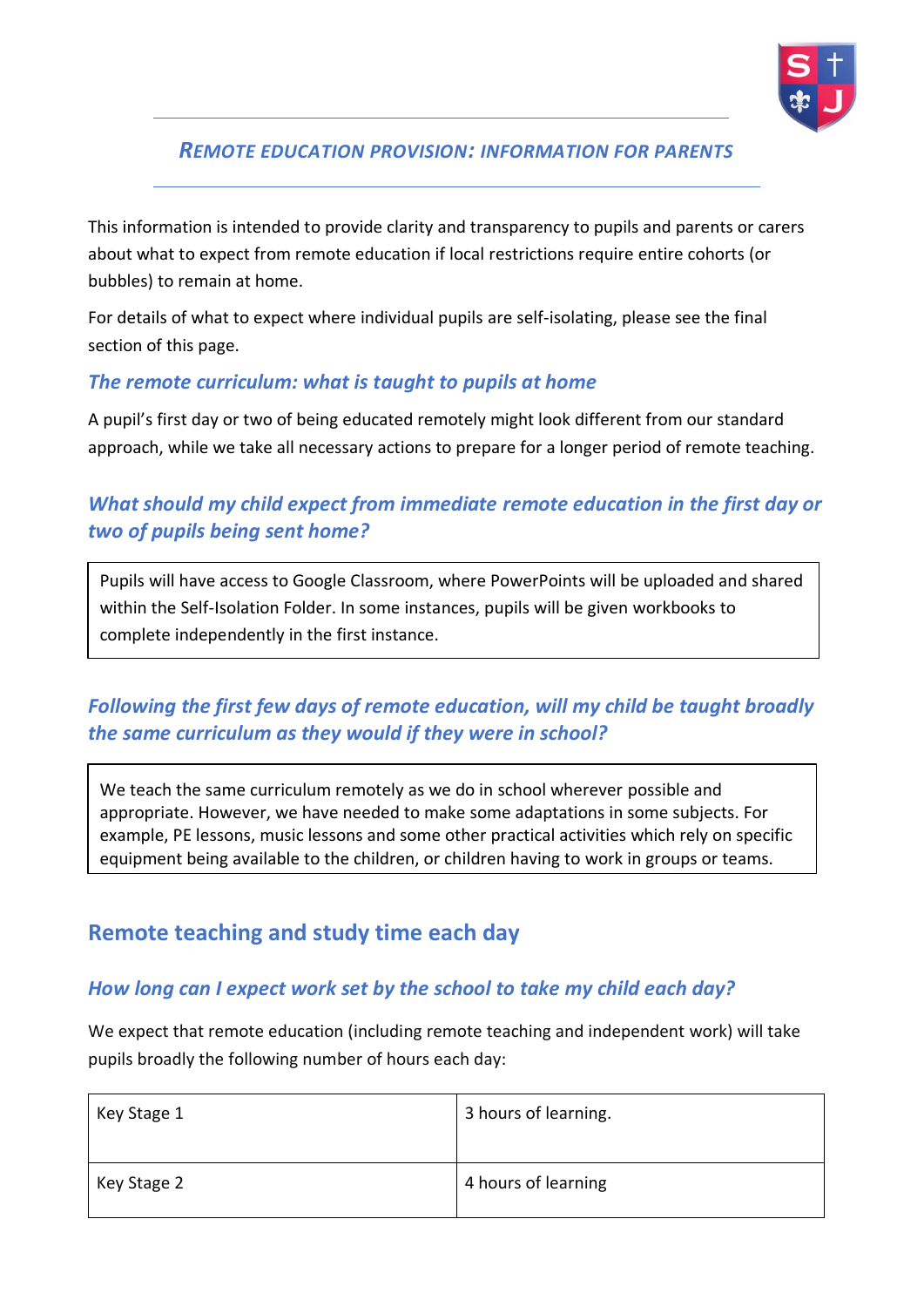The remote education provided is equivalent in length to the core teaching pupils would receive in school and will include both recorded or live direct teaching time, and time for pupils to complete tasks and assignments independently.

#### **How will my child access any online remote education you are providing?**

During a whole class or whole school closure, lessons will be delivered via Google Classroom. Every child has a log in and password. There will be a mixture of links to high quality teaching videos (including those from the class teacher) as well as activities and tasks for children to complete and 'turn in'.

## If my child does not have digital or online access at home, how will you support *them to access remote education?*

We recognise that some pupils may not have suitable online access at home. We take the following approaches to support those pupils to access remote education:

Pupils without access to laptops or tablets can borrow devices from school (where devices are available). Parents can telephone or email school and the needs will be discussed on an individual basis.

Printed materials can be collected from the school and should be brought back at the end of the isolation period, or weekly for teachers to monitor.

#### **How will my child be taught remotely?**

We use a combination of the following approaches to teach pupils remotely:

Some examples of remote teaching approaches:

- live teaching (online lessons via Google Meet)
- recorded teaching (e.g. Oak National Academy lessons, video/audio recordings made by teachers)
- printed paper packs produced by teachers (e.g. workbooks, worksheets)
- textbooks and reading books sent home
- commercially available websites supporting the teaching of specific subjects or areas, including video clips or sequences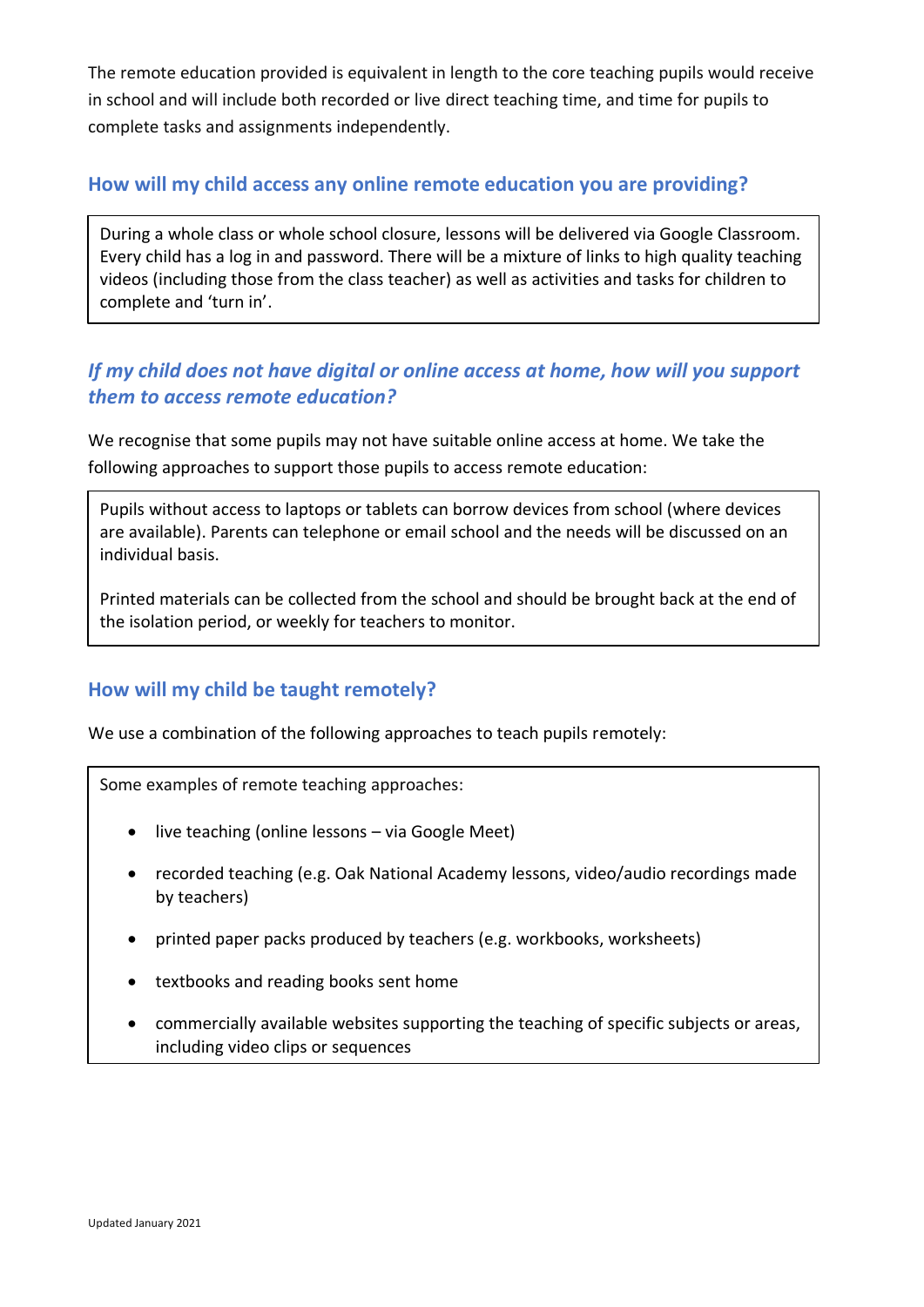## **Engagement and feedback**

## *What are your expectations for my child's engagement and the support that we as parents and carers should provide at home?*

We expect that children engage in the learning that is being set by the teachers in the case of individual isolation and whole bubble or school closure.

In the case of difficulties with accessing or completing the learning, parents and children can contact the class teacher directly by sending them a direct message on Google Classroom or commenting on the stream. A member of staff will get back to the children as soon as possible as

Parents should support their child to access and complete the learning as necessary and should contact the teacher if there are any difficulties so these can be resolved quickly.

Some children will need more support than others. If a parent feels they or their child are becoming overwhelmed, they should contact the class teacher in the first instance. Mrs Stirling (our SENDCo) is also available to assist with any difficulties.

Issues and concerns need to be dealt with quickly. Teachers are available for online communications during the school day (unless they are in school teaching.) The Headteacher and Deputy Head can also be contacted via the helpline@stjps.lewsham.sch.uk address or the school phone number 020 8692 4836. There will be someone in the school office from 8.30am-4pm every day.

# **How will you check whether my child is engaging with their work and how will I**  • **be informed if there are concerns?**

During a class or whole school closure, families will receive a well-being call weekly to ensure that concerns are addressed and issues resolved. Staff will also be online between during the school day to answer any children's concerns or queries.

#### **How will you assess my child's work and progress?**

Feedback can take many forms and may not always mean extensive written comments for individual children. For example, whole-class feedback or quizzes marked automatically via digital platforms are also valid and effective methods, amongst many others. Our approach to feeding back on pupil work is as follows: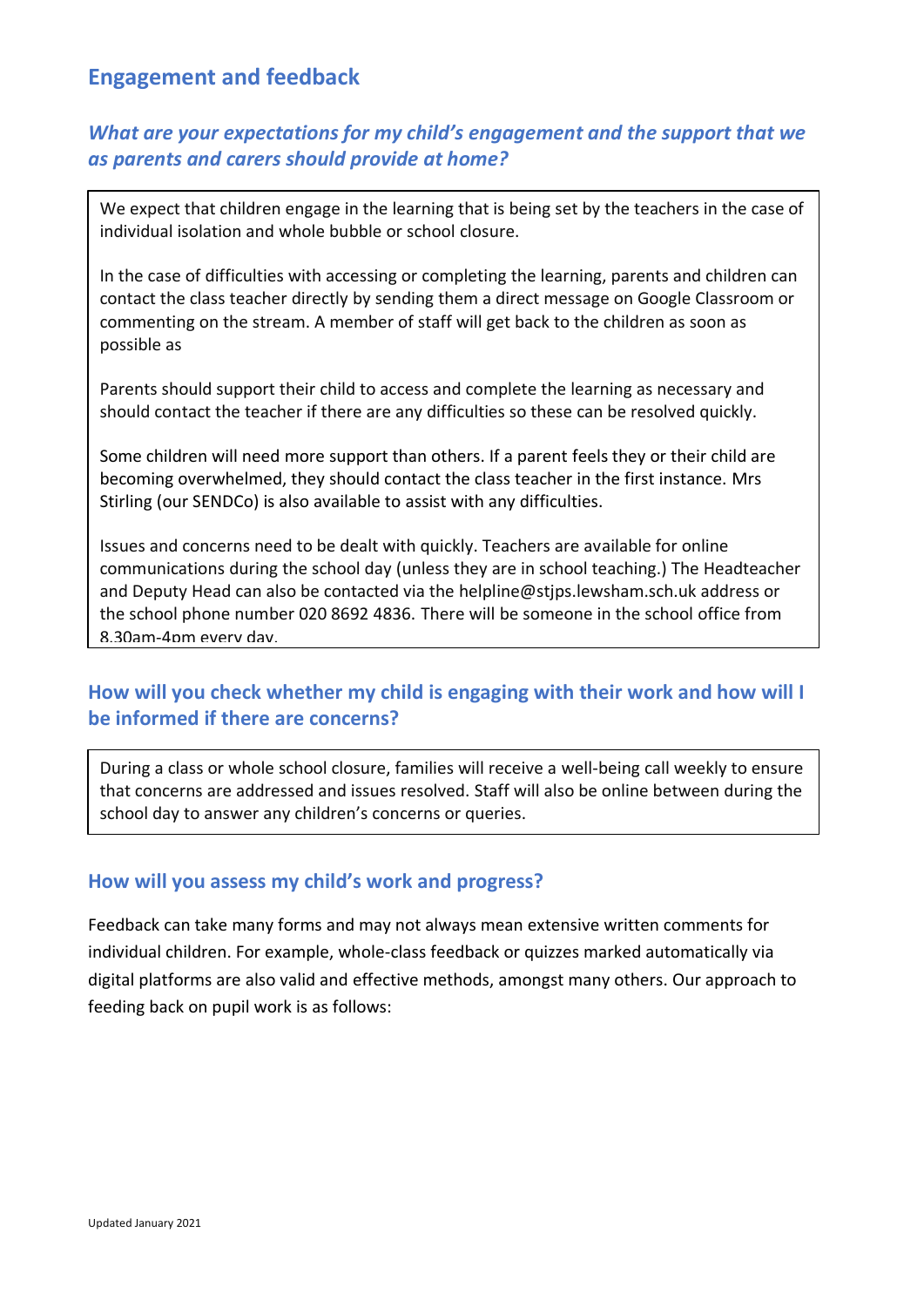Pupils will receive feedback on the tasks that are uploaded in the form of written comments / acknowledgements from the teacher. If tasks are uploaded later than the scheduled time, they will marked as soon as practically possible for the teacher.

Teachers will use their ongoing assessment when setting future tasks in the same was as they would if in school.

Teachers and TAs can use the weekly phone calls to offer children general feedback on the learning that is being submitted.

# **Additional support for pupils with particular needs**

## **How will you work with me to help my child who needs additional support from adults at home to access remote education?**

We recognise that some pupils, for example some pupils with special educational needs and disabilities (SEND), may not be able to access remote education without support from adults at home. We acknowledge the difficulties this may place on families, and we will work with parents and carers to support those pupils in the following ways:

Learning provided for children with an EHCP will be overseen by the SENDco who will ensure that the learning activities being provided are suitable and in line with the child's targets.

In all cases, unless the child is isolating, children with EHCPs will be encouraged to come into school to receive face to face teaching.

The SENDco will oversee the education for children on the SEND register. Teachers will plan and prepare work at the appropriate levels for their classes as normal, and can ask the SENDco for support with this as necessary.

For younger children, where online learning for 3 hours is not appropriate, the teacher will set a variety of tasks which do not involve prolonged periods of time in front of a screen. These activities can be discussed with parents individually via the comment function in Google classroom or though the weekly well-being phone calls.

# **Remote education for self-isolating pupils**

Where individual pupils need to self-isolate but the majority of their peer group remains in school, how remote education is provided will likely differ from the approach for whole groups. This is due to the challenges of teaching pupils both at home and in school.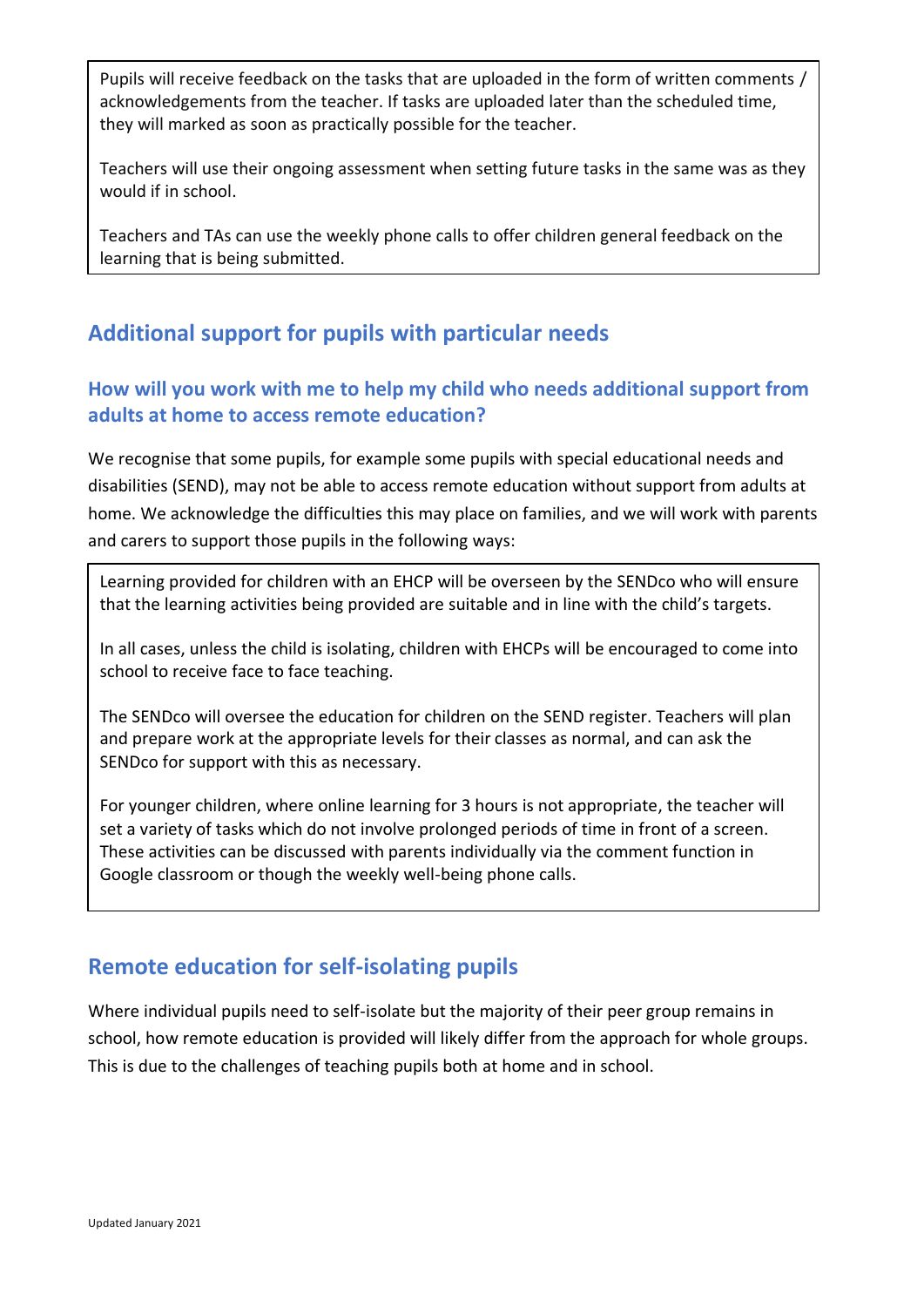### **If my child is not in school because they are self-isolating, how will their remote education differ from the approaches described above?**

During an individual isolation case, work will be uploaded to the 'Self Isolation' material on Google Classroom. A paper work pack can be accessed to support the child's learning and teachers will upload activity and recording sheets that the children have done in class as soon as is practically possible.

Children should work through the activities sent home.

The family will receive a call from school to check that they are able to access learning and see what additional support the school can offer. Phone calls will then be made weekly to check on children's safety, engagement and to discuss any concerns with parents and carers

In the event of an individual isolation, the teacher will give feedback to any online tasks submitted in a timely manner and in the case of paper packs, either weekly or at the end of the isolation, when work is brought back to school.

If the isolating child has an EHCP or is on the SEND register then the provision above also applies and this will be overlooked by the SENDCo